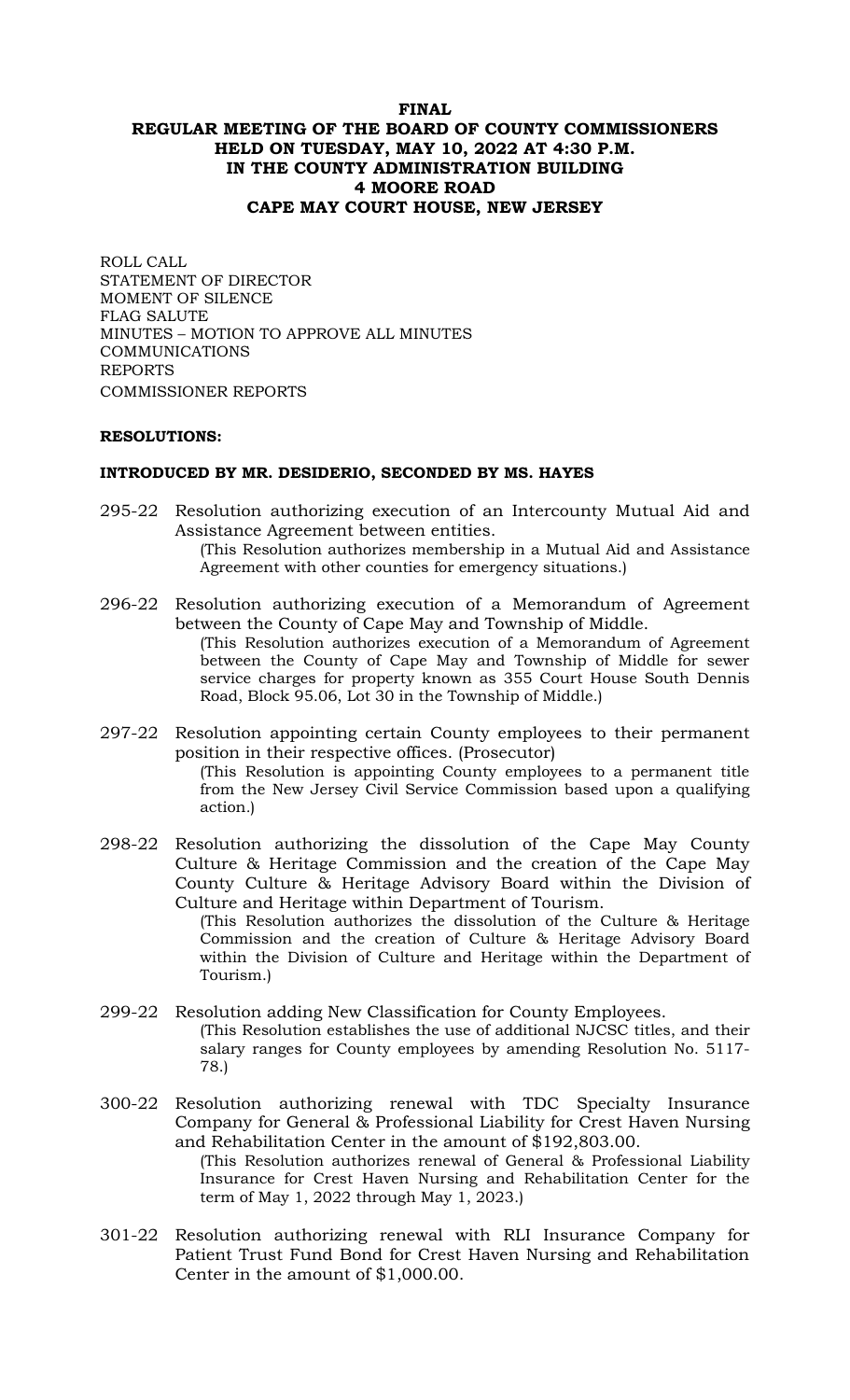(This Resolution authorizes renewal of Bond No. RSB4133382 for Crest Haven Nursing and Rehabilitation Center for the term June 18, 2022 through June 18, 2023.)

- 302-22 Resolution authorizing Change Order No. 2 to Contract No. C1-79 with Aliano Brothers General Contractors, Inc. for construction of Child Advocacy Center in the amount not to exceed \$3,136.00. (This Resolution authorizes Change Order No. 2 to Contract No. C1-79 with Aliano Brothers General Contractors, Inc. for electrical work in the amount not to exceed \$3,136.00.)
- 303-22 Resolution applying to U.S. Department of Justice Bureau of Justice Assistance for the FY22 Bulletproof Vest Partnership Grant in the amount of \$24,400.00.

(This Resolution authorizes application for grant funding to provide law enforcement with protective armored vests in the amount of \$48,800.00 (\$24,400.00 Federal and \$24,400.00 In-Kind Match.)

304-22 Resolution authorizing the execution of an agreement between the County of Cape May and the Lower Cape May Regional School District Board of Education for the provision of Bus Transportation Services. (This Resolution authorizes the execution of an Agreement with Lower Cape May Regional School District Board of Education for the provision of bus transportation services to assist in the evacuation of the County in the event of a natural disaster or other emergency.)

| <b>Commissioners</b> | Ayes | <b>Nays</b> | Abstain | Absent |
|----------------------|------|-------------|---------|--------|
| Mr. Desiderio        | x    |             |         |        |
| Ms. Hayes            | X    |             |         |        |
| Mr. Morey            | x    |             |         |        |
| Mr. Pierson          | x    |             |         |        |
| Mr. Thornton         | x    |             |         |        |

#### **INTRODUCED BY MR. PIERSON, SECONDED BY MR. MOREY**

305-22 Resolution granting and amending various Leaves of Absence to County Employees.

(This Resolution authorizes County Employees to be placed on a Leave of Absence in accordance with the County Leave of Absence Policy and the Family Medical Leave Act (FMLA).)

306-22 Resolution celebrating the month of May as Older Americans' Month in Cape May County with the theme "Age My Way".

(This Resolution celebrates the month of May as Older Americans Month in Cape May County and urges every resident to take time during this month to recognize older adults and the people who serve them as vital parts of our community.)

- 307-22 Resolution appointing certain County employees to their permanent position in their respective offices. (Mosquito Control) (This Resolution is appointing County employees to a permanent title from the New Jersey Civil Service Commission based upon a qualifying action*.*)
- 308-22 Resolution authorizing the write-off of certain accounts receivable at Cape May County Department of Health. (This Resolution authorizes the County's Health Department to write-off uncollectible accounts receivable originating from Environmental Health Services. These matters have been deemed uncollectible dating back from 2016.)
- 309-22 Resolution authorizing Change Order No. 2 to Contract No. C0-35 with Maxim Healthcare Staffing Services, Inc. to provide agency nurse staffing to Crest Haven Nursing and Rehabilitation Center.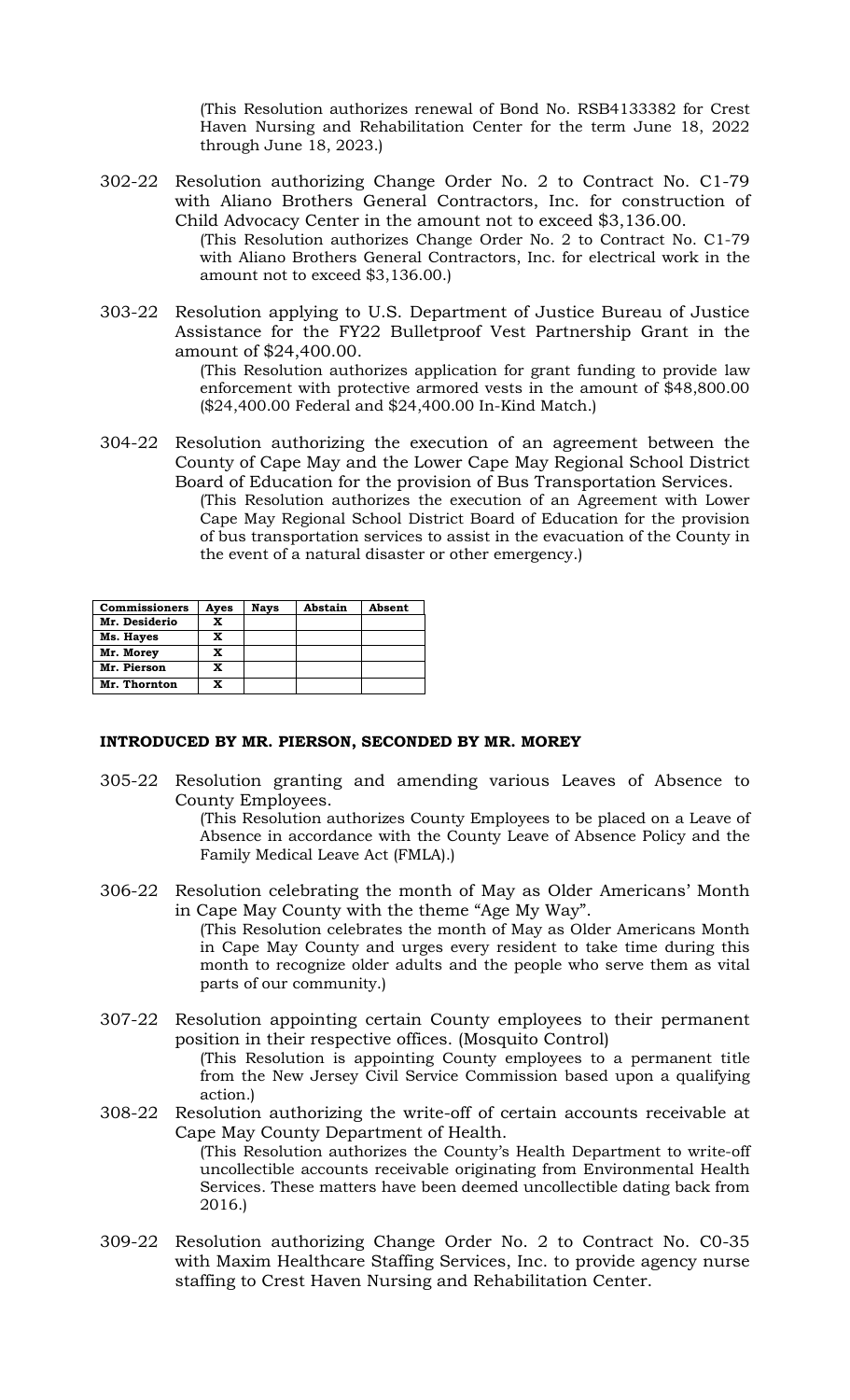(This Resolution authorizes Change Order No. 2 to Contract No. C0-35 with Maxim Healthcare Staffing Services, Inc. to reduce the hourly rate for nurse staffing at Crest Haven Nursing & Rehabilitation Center.)

310-22 Resolution applying to New Jersey Department of Health for funds to support the Right to Know Program Grant in the amount of \$8,976.00.

(This Resolution applies to the State for funds to support the Right to Know Program Grant #EPID23RTK09L for the budget period of 7/1/22 through 6/30/23.)

311-22 Resolution accepting Grant Award No. 20SRANJ007 from the Corporation for National and Community Service for the FY2022 Retired Senior Volunteer Program in the amount of \$107,845.00 for the period of April 1, 2022 to March 31, 2023.

(This Resolution accepts a grant award for the FY2022 Retired Senior Volunteer Program for the period  $4/1/22$  to  $3/31/23$  in the amount of Federal \$66,953.00, Local Cash Match \$40,892.00, and excess of \$6,701.00.)

312-22 Resolution amending the 2022 Budget for the FY22 Retired Senior Volunteer Program in the amount of \$66,953.00.

(This Resolution amends the 2022 Budget in the amount of \$66,953.00, with County matching funds of \$40,892.00, for a total of \$107,845.00, funding to be utilized to cover administrative costs and the placement of volunteers within the community to meet specific needs related to health, independent living and transportation.)

313-22 Resolution accepting 6.2% Federal Medicaid Assistance Percentage (FMAP) funding from New Jersey Department of Human Services in the amount of \$703,752.70.

(This Resolution accepts 6.2% Federal Medicaid Assistance Percentage (FMAP) funding in the amount of \$703,752.70.)

314-22 Resolution amending the 2022 Budget for Enhanced Federal Medicaid Assistance Percentage.

(This Resolution amends the 2022 Budget in the amount of \$703,752.70 for Enhanced Federal Medicaid Assistance Percentage funding.)

| <b>Commissioners</b> | Ayes | <b>Nays</b> | Abstain | Absent |
|----------------------|------|-------------|---------|--------|
| Mr. Desiderio        | x    |             |         |        |
| Ms. Hayes            | x    |             |         |        |
| Mr. Morey            | x    |             |         |        |
| Mr. Pierson          | x    |             |         |        |
| Mr. Thornton         | x    |             |         |        |

#### **INTRODUCED BY MS. HAYES, SECONDED BY MR. DESIDERIO**

315-22 Resolution supplementing the 2022 Salary Resolution and approving appointments and salaries.

(This Resolution authorizes the hiring of new County employees, temporary assignment pay, salary changes or corrections, title changes and promotions of County employees when applicable.)

316-22 Resolution authorizing the Board to hold a meeting excluding the public on May 10, 2022, at 3:30 p.m. or as soon thereafter as possible or as practicable.

> Matters falling within attorney-client privilege, pursuant to N.J.S.A. 10:4-12(b)(7), and personnel matters, pursuant to  $N.J.S.A.$  10:4-12(b)(8).

(This Resolution authorizes the Board of County Commissioners to conduct a meeting excluding the public at the stated time in accordance with the Open Public Meetings Act, N.J.S.A. 10:4-1, et seq.)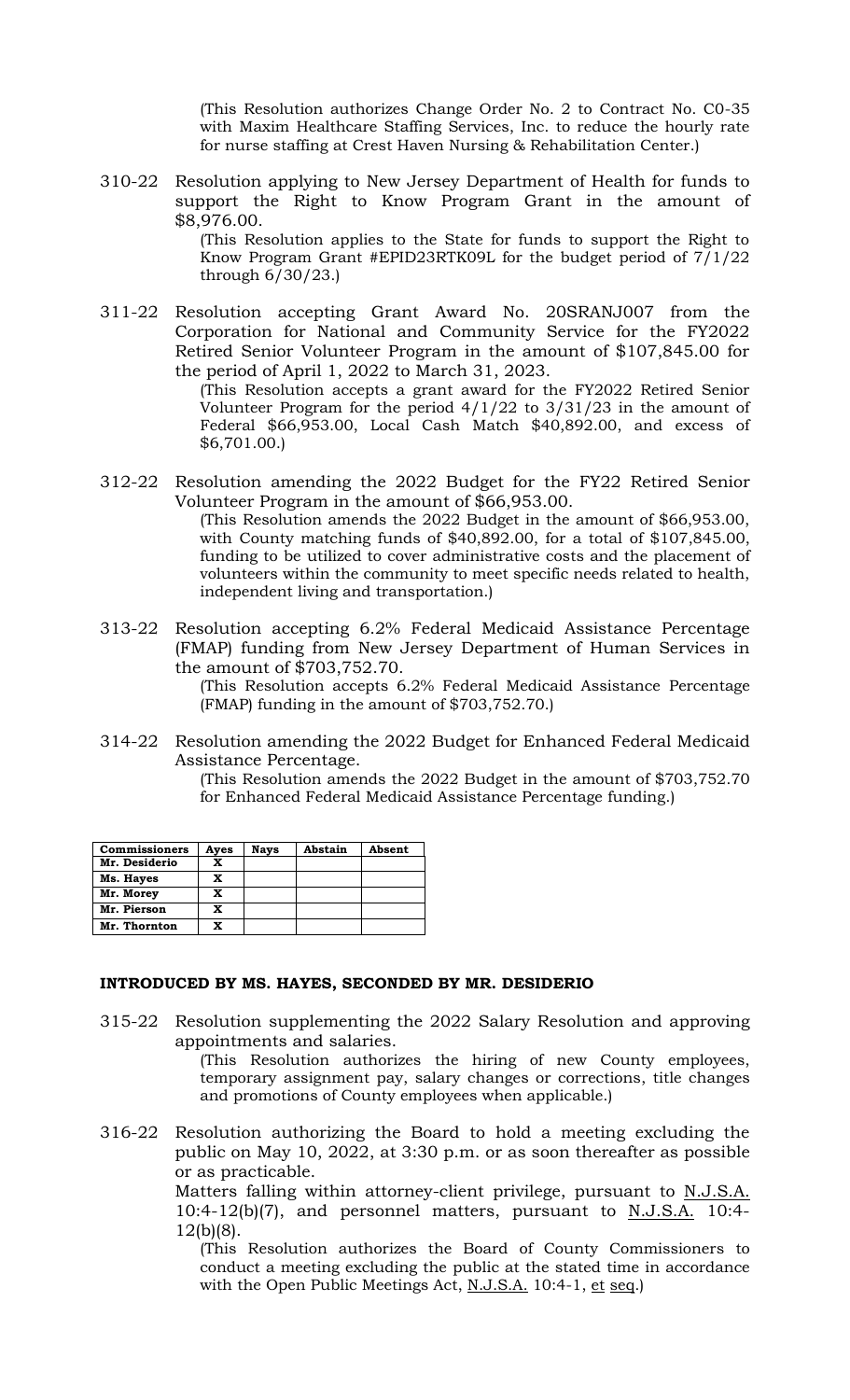317-22 Resolution authorizing Application and Indemnification Agreement with Cape Express Soccer Club for use of County Park East for youth soccer practice.

(This Resolution permits use of the soccer field located at County Park East by Cape Express Soccer Club.)

318-22 Resolution approving Application and Indemnification Agreement with Cape May County Technical School District for use of County Park East Tennis Courts by the Tennis Club.

> (This Resolution permits use of the tennis courts located at County Park East by the Cape May County Technical High School Tennis Club during the months of May and June 2022.)

319-22 Resolution reconfirming Resolution No. 294-22 adopted April 26, 2022.

> (This Resolution reconfirms and ratifies the following Resolution as adopted by the Board of County Commissioners at a regular meeting held on April 26, 2022: Resolution No. 294-22: opposing the State Board of Education Revised New Jersey Student Learning Standards for Comprehensive Health and Physical Education on Sex Education.)

| <b>Commissioners</b> | Ayes | <b>Nays</b> | Abstain | Absent |
|----------------------|------|-------------|---------|--------|
| Mr. Desiderio        | x    |             |         |        |
| Ms. Hayes            | x    |             |         |        |
| Mr. Morey            | x    |             |         |        |
| Mr. Pierson          | x    |             |         |        |
| Mr. Thornton         | x    |             |         |        |

#### **INTRODUCED BY MR. MOREY, SECONDED BY MR. PIERSON**

320-22 Resolution reappointing members to the Cape May County Open Space Review Board.

> (This Resolution authorizes the reappointment of Cornelius R. Byrne, Jr. and David Craig to the Open Space Review Board; terms to expire June 1, 2025.)

321-22 Resolution authorizing the use of competitive contracting to provide Professional Construction Engineering Services for Beach Avenue (CR604) Resurfacing Improvements, City of Cape May.

(This Resolution authorizes the use of competitive contracting process pursuant to N.J.S.A. 40A:11-4.1(3)i for selecting consultants for professional construction engineering services.)

322-22 Resolution authorizing the use of competitive contracting to provide Professional Construction Engineering Services for Tyler Road (CR611) Resurfacing Improvements, Borough of Woodbine, and Township of Dennis.

> (This Resolution authorizes the use of competitive contracting process pursuant to N.J.S.A. 40A:11-4.1(3)i for selecting consultants for professional construction engineering services.)

323-22 Resolution authorizing an Indemnification Agreement among Green Whales, Inc., Cape May County Bridge Commission and the County of Cape May for the NJ 3 Bridges Run on May 7, 2022.

(This Resolution authorizes Green Whales, Inc. to conduct a race involving the use of bridges and roads owned by the Bridge Commission and the County, respectively.)

324-22 Resolution accepting proposal of Stantec Consulting Services Inc. in the amount of \$99,948.98 for Professional Engineering Services for Resurfacing of Pittsburgh Avenue (CR622), City of Cape May.

(This Resolution accepts the proposal of Stantec Consulting Services, Inc. in the amount of \$99,948.98. Stantec Consulting Services, Inc. is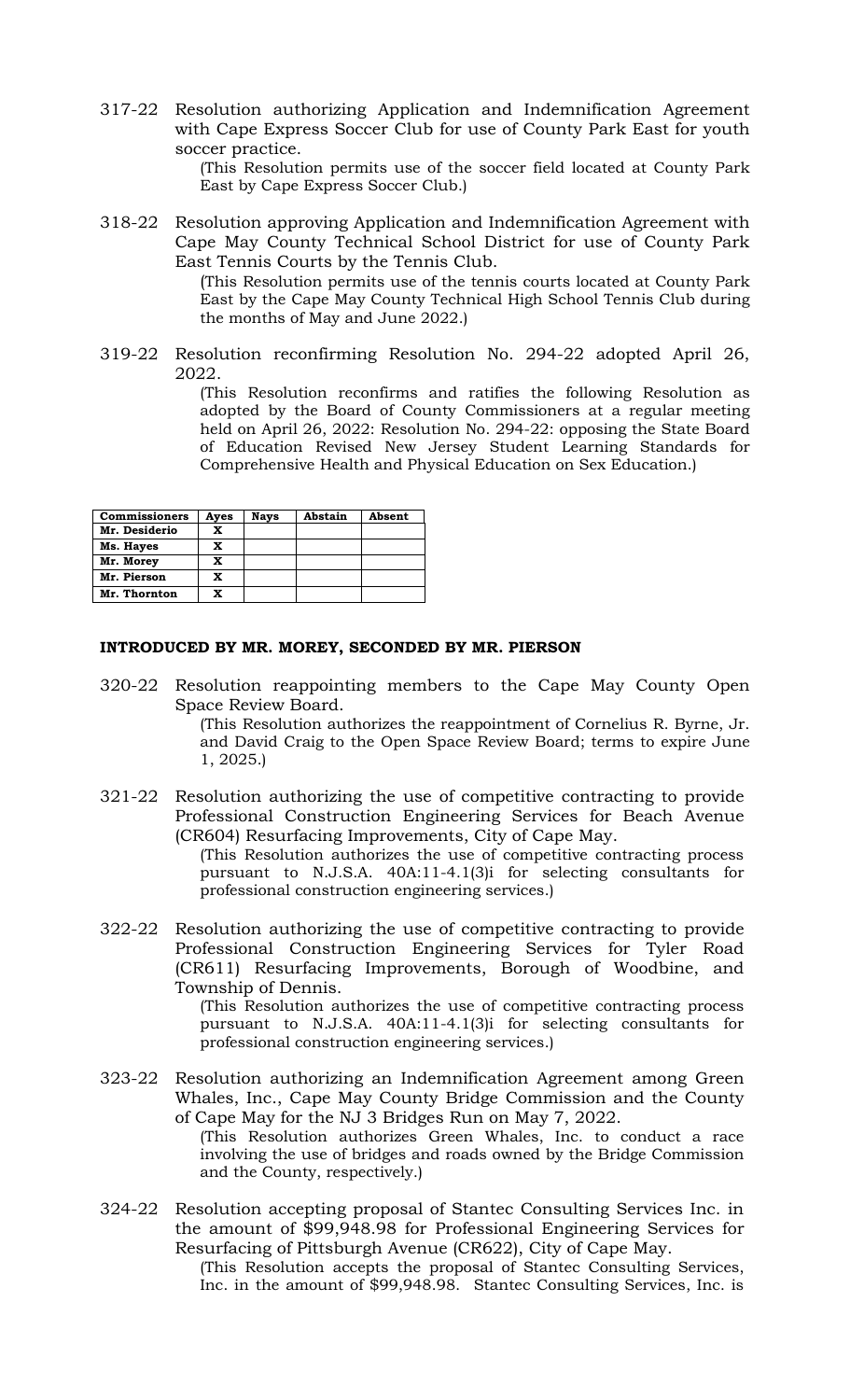one of the consultants in the professional engineering pool of consultants established by the Fair and Open Process.)

325-22 Resolution closing the contract and accepting the work of Colliers Engineering & Design for Professional Construction Engineering Services for Avalon Boulevard (CR601) over Ingram's Thorofare Bridge Deck Reconstruction.

(This Resolution accepts the work and closes the contract.)

- 326-22 Resolution accepting the work and closing the contract of Stantec Consulting Services Inc. for Professional Traffic Engineering Services for 2018 Pavement Marking Improvement Program. (This Resolution accepts the work and closes the contract.)
- 327-22 Resolution accepting the work and closing the contract of Stantec Consulting Services Inc. for Professional Traffic Engineering Services for 2017 Pavement Marking Improvement Program.

(This Resolution accepts the work and closes the contract.)

328-22 Resolution authorizing application for Road Opening Permit to Asphalt Paving Systems, Inc. for Third Avenue (CR619), Borough of Stone Harbor.

> (This Resolution authorizes Asphalt Paving Systems to install a new gravity sewer, on Third Avenue (CR619), Borough of Stone Harbor between 104th and 103rd Streets. Work will be completed promptly.)

329-22 Resolution amending Resolution No. 358-20 memorializing emergency declaration condition for the repair of the southwest bascule web and exterior cover plate at the 96th Street Bridge over Great Channel (Str. No. 0500-006) in the Township of Middle and Borough of Stone Harbor for a not to exceed amount of \$1,485,130.40 and to authorize the County to engage a contractor and construction engineer to make repairs.

> (This Resolution includes the final ceiling amount not to exceed \$1,485,130.40 for an emergency repair to the 96th Street Bridge for work completed.)

330-22 Resolution accepting the proposal of Urban Engineers, Inc. to provide Professional Engineering Services in the amount of \$254,407.00 for Marshallville Road (CR632) Bridge Replacement with a Pedestrian Bridge, Township of Upper.

> (This Resolution accepts the proposal of Urban Engineers, Inc. to provide Professional Engineering Services associated with Marshallville Road (CR632) Bridge Replacement with a Pedestrian Bridge, Township of Upper. Urban Engineers, Inc. is one of the consultants in the professional general engineering pool of consultants established by the Fair and Open Process.)

331-22 Resolution awarding Contract No. C2-82 to Burns Construction Consulting, LLC, to provide Owner's Representation Services for the construction of a Multi-Tenant Technology Building at the Cape May County Airport.

> (This Resolution awards Contract No. C2-82 to Burns Construction Consulting, LLC, to provide Owner's Representative Services for the construction of a Multi-Tenant Technology Building at the Cape May County Airport commencing May 11, 2022, expiring upon project completion and closeout pursuant to N.J.S.A. 40A:11-15(9) in an amount not to exceed \$399,555.00.)

332-22 Resolution authorizing execution of an Access and Remediation Agreement with Jersey Central Power & Light Company.

(This Resolution authorizes execution of an agreement with Jersey Central Power & Light Company to provide access to a portion of Lafayette Street for purposes of remediation.)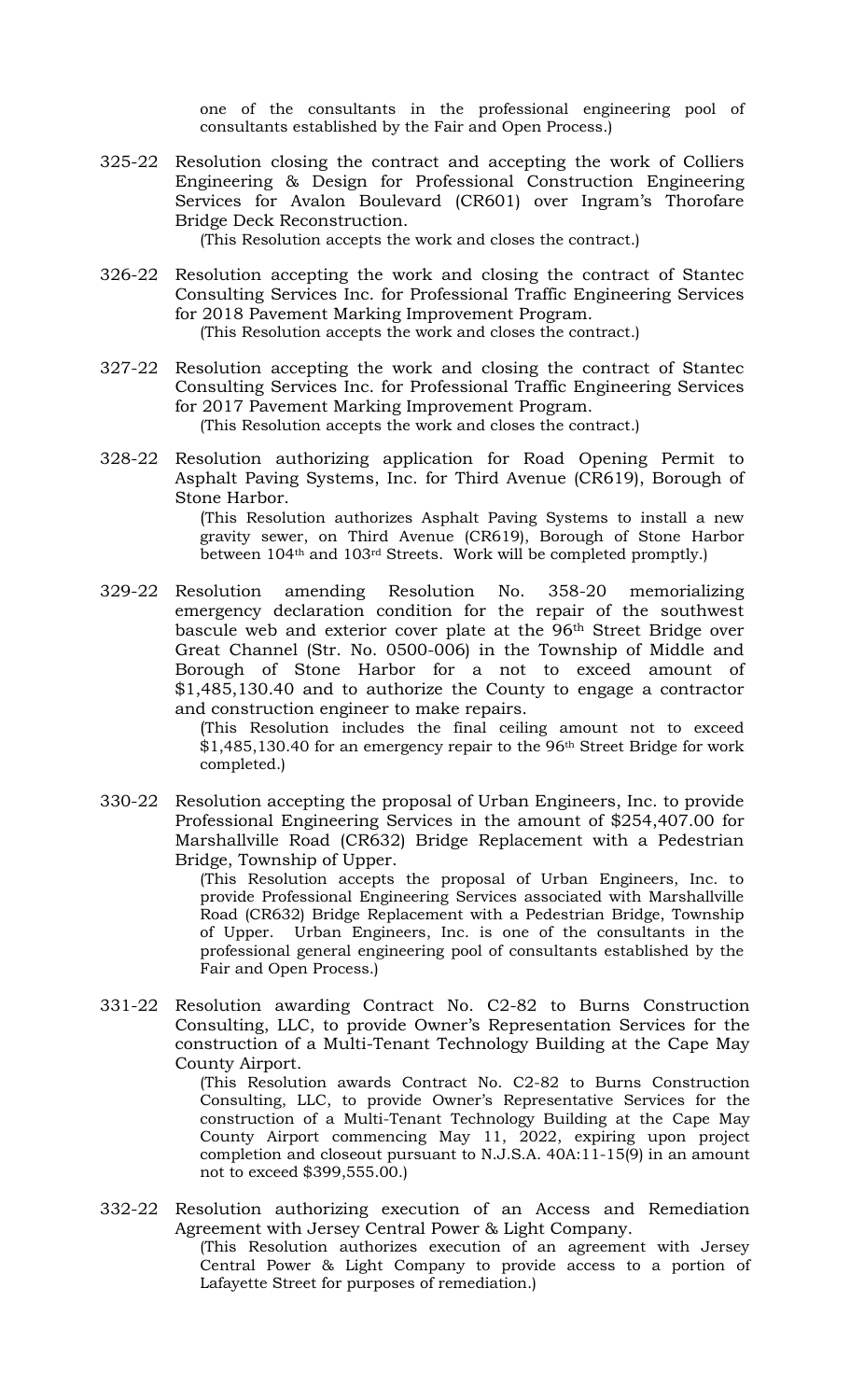| <b>Commissioners</b> | Ayes | <b>Nays</b> | Abstain | Absent |
|----------------------|------|-------------|---------|--------|
| Mr. Desiderio        | x    |             |         |        |
| Ms. Hayes            | X    |             |         |        |
| Mr. Morey            | X    |             |         |        |
| Mr. Pierson          | x    |             |         |        |
| Mr. Thornton         | x    |             |         |        |

333-22 Resolution determining the Form and other details of not to exceed \$10,100,000 General Obligation Bonds of the County of Cape May, State of New Jersey, and providing for its sale to the New Jersey Infrastructure Bank pursuant to the New Jersey Transportation Infrastructure Bank Financing Program.

| <b>Commissioners</b> | Aves | <b>Nays</b> | Abstain | Absent | Motion | Second |
|----------------------|------|-------------|---------|--------|--------|--------|
| Mr. Desiderio        | x    |             |         |        |        |        |
| Ms. Hayes            | x    |             |         |        | x      |        |
| Mr. Morey            | x    |             |         |        |        |        |
| Mr. Pierson          | x    |             |         |        |        |        |
| Mr. Thornton         | x    |             |         |        |        |        |

# **INTRODUCTION TO CAPITAL ORDINANCE 1-22**

Capital Ordinance providing for the Acquisition and Installation of Capital Equipment for various County-Owned Facilities, in and for the County of Cape May, State of New Jersey; and Appropriating \$1,000,000 therefor from the County's Capital Improvement Fund to pay for the cost thereof.

| <b>Commissioners</b> | Ayes | <b>Nays</b> | Abstain | Absent | <b>Motion</b> | Second |
|----------------------|------|-------------|---------|--------|---------------|--------|
| Mr. Desiderio        | x    |             |         |        | x             |        |
| Ms. Hayes            | x    |             |         |        |               |        |
| Mr. Morey            | x    |             |         |        |               |        |
| Mr. Pierson          | x    |             |         |        |               |        |
| Mr. Thornton         | x    |             |         |        |               |        |

# **INTRODUCTION TO BOND ORDINANCE 5-22**

Bond Ordinance providing for various improvements to and renovation of the Franklin Street School in the City of Cape May to convert to the Cape May City Branch of the Cape May County Library, by and in the County of Cape May, State of New Jersey; appropriating \$11,400,000 therefor (including a Grant from the State of New Jersey and contribution from the City of Cape May in the aggregate amount of \$5,447,081) and authorizing \$5,669,446 Bond or Notes of the County to finance part of the costs thereof.

| <b>Commissioners</b> | Aves | <b>Nays</b> | Abstain | Absent | <b>Motion</b> | Second |
|----------------------|------|-------------|---------|--------|---------------|--------|
| Mr. Desiderio        | x    |             |         |        |               | x      |
| Ms. Hayes            | x    |             |         |        | x             |        |
| Mr. Morey            | x    |             |         |        |               |        |
| Mr. Pierson          | x    |             |         |        |               |        |
| Mr. Thornton         | x    |             |         |        |               |        |